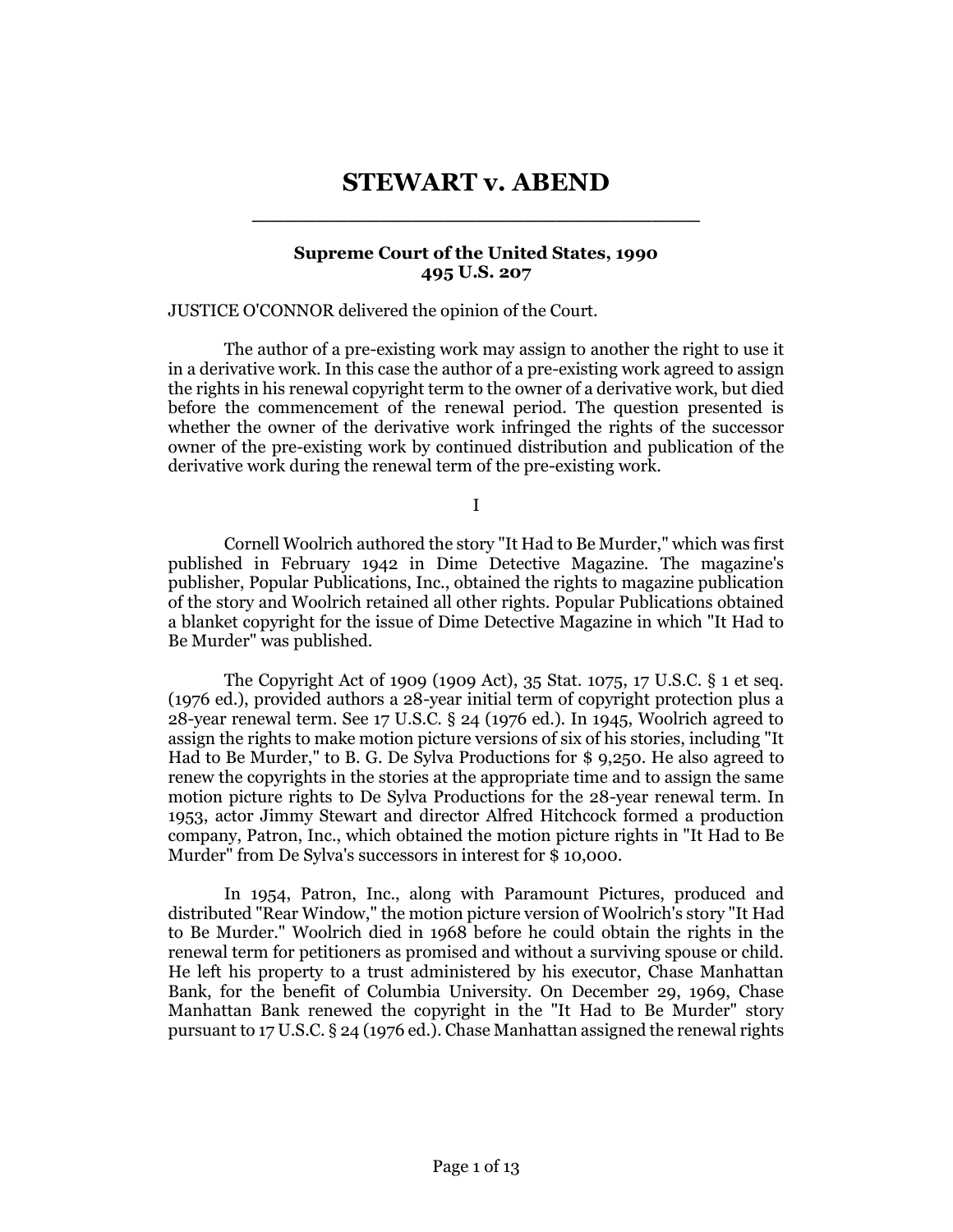to respondent Abend for \$ 650 plus 10% of all proceeds from exploitation of the story.

"Rear Window" was broadcast on the ABC television network in 1971. Respondent then notified petitioners Hitchcock (now represented by cotrustees of his will), Stewart, and MCA Inc., the owners of the "Rear Window" motion picture and renewal rights in the motion picture, that he owned the renewal rights in the copyright and that their distribution of the motion picture without his permission infringed his copyright in the story. Hitchcock, Stewart, and MCA nonetheless entered into a second license with ABC to rebroadcast the motion picture. In 1974, respondent filed suit against these same petitioners, and others, in the United States District Court for the Southern District of New York, alleging copyright infringement. Respondent dismissed his complaint in return for \$ 25,000.

Three years later, the United States Court of Appeals for the Second Circuit decided Rohauer v. Killiam Shows, Inc., 551 F. 2d 484, cert. denied, 431 U.S. 949  $(1977)$ , in which it held that the owner of the copyright in a derivative work<sup>1</sup> may continue to use the existing derivative work according to the original grant from the author of the pre-existing work even if the grant of rights in the pre-existing work lapsed. 551 F. 2d, at 494. Several years later, apparently in reliance on Rohauer, petitioners re-released the motion picture in a variety of media, including new 35 and 16 millimeter prints for theatrical exhibition in the United States, videocassettes, and videodiscs. They also publicly exhibited the motion picture in theaters, over cable television, and through videodisc and videocassette rentals and sales.

Respondent then brought the instant suit in the United States District Court for the Central District of California against Hitchcock, Stewart, MCA, and Universal Film Exchanges, a subsidiary of MCA and the distributor of the motion picture. Respondent's complaint alleges that the release of the motion picture infringes his copyright in the story because petitioners' right to use the story during the renewal term lapsed when Woolrich died before he could register for the renewal term and transfer his renewal rights to them. Respondent also contends that petitioners have interfered with his rights in the renewal term of the story in other ways. He alleges that he sought to contract with Home Box Office (HBO) to produce a play and television version of the story, but that petitioners wrote to him and HBO stating that neither he nor HBO could use either the title, "Rear Window" or "It Had to Be Murder." Respondent also alleges that petitioners further interfered with the renewal copyright in the story by attempting to sell the right to

 $\overline{a}$ 

<sup>1</sup> The Copyright Act of 1976 (1976 Act), 17 U.S.C. § 101 et seq. (1988 ed.), codified the definition of a "'derivative work'" as "a work based upon one or more preexisting works, such as a translation, musical arrangement, dramatization, fictionalization, motion picture version . . . or any other form in which a work may be recast, transformed, or adapted." § 101.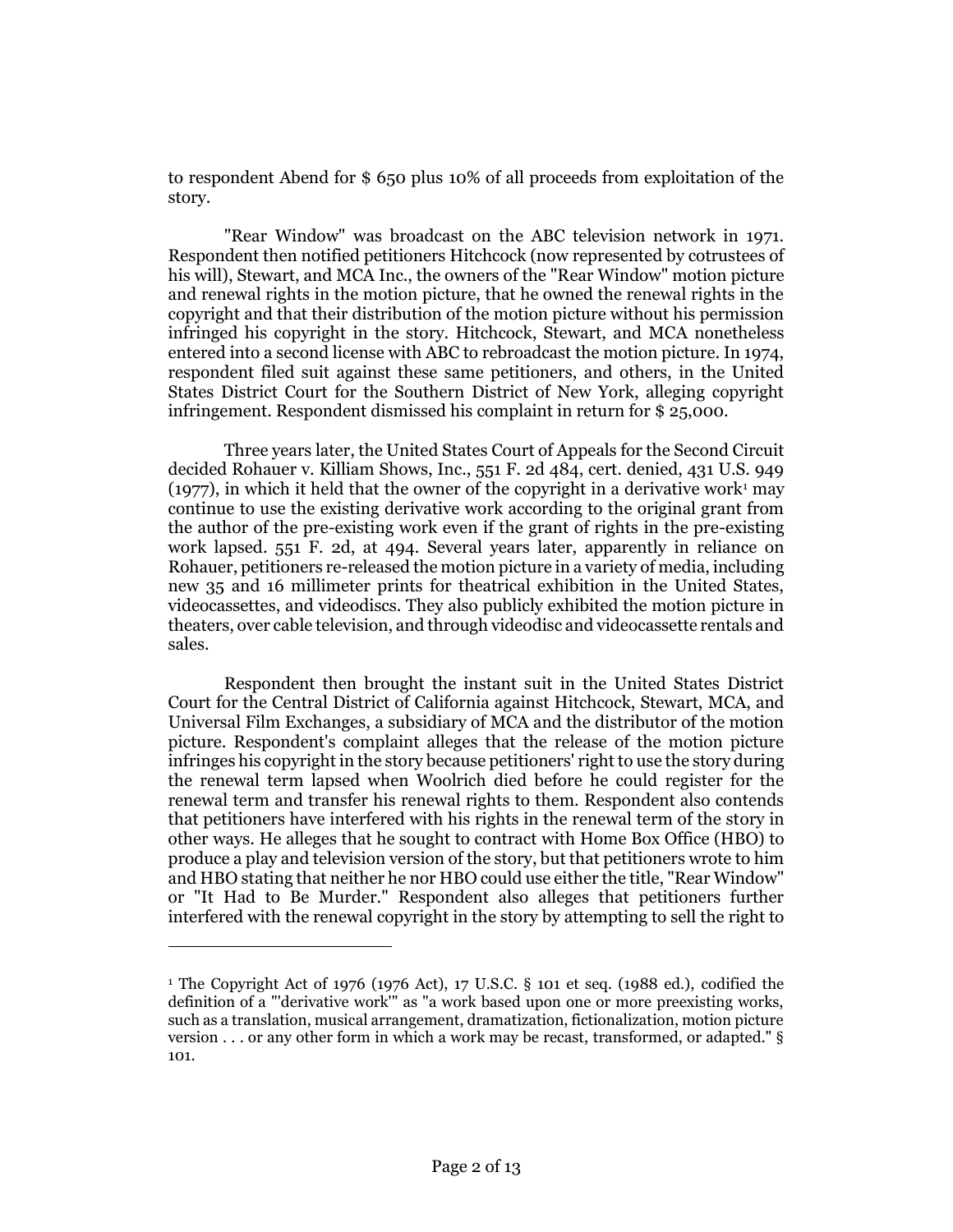make a television sequel and that the re-release of the original motion picture itself interfered with his ability to produce other derivative works.

Petitioners filed motions for summary judgment, one based on the decision in Rohauer, supra, and the other based on alleged defects in the story's copyright. Respondent moved for summary judgment on the ground that petitioners' use of the motion picture constituted copyright infringement. Petitioners responded with a third motion for summary judgment based on a "fair use" defense. The District Court granted petitioners' motions for summary judgment based on Rohauer and the fair use defense and denied respondent's motion for summary judgment, as well as petitioners' motion for summary judgment alleging defects in the story's copyright. Respondent appealed to the United States Court of Appeals for the Ninth Circuit and petitioners cross-appealed.

The Court of Appeals reversed, holding that respondent's copyright in the renewal term of the story was not defective. Abend v. MCA, Inc., 863 F. 2d 1465, 1472 (1988). The issue before the court, therefore, was whether petitioners were entitled to distribute and exhibit the motion picture without respondent's permission despite respondent's valid copyright in the pre-existing story. Relying on the renewal provision of the 1909 Act, 17 U.S.C. § 24 (1976 ed.), respondent argued before the Court of Appeals that because he obtained from Chase Manhattan Bank, the statutory successor, the renewal right free and clear of any purported assignments of any interest in the renewal copyright, petitioners' distribution and publication of "Rear Window" without authorization infringed his renewal copyright. Petitioners responded that they had the right to continue to exploit "Rear Window" during the 28-year renewal period because Woolrich had agreed to assign to petitioners' predecessor in interest the motion picture rights in the story for the renewal period.

Petitioners also relied, as did the District Court, on the decision in Rohauer v. Killiam Shows, Inc., supra. In Rohauer, the Court of Appeals for the Second Circuit held that statutory successors to the renewal copyright in a pre-existing work under § 24 could not "depriv[e] the proprietor of the derivative copyright of a right . . . to use so much of the underlying copyrighted work as already has been embodied in the copyrighted derivative work, as a matter of copyright law." Id., at 492. The Court of Appeals in the instant case rejected this reasoning, concluding that even if the pre-existing work had been incorporated into a derivative work, use of the pre-existing work was infringing unless the owner of the derivative work held a valid grant of rights in the renewal term.

The court relied on Miller Music Corp. v. Charles N. Daniels, Inc., 362 U.S. 373 (1960), in which we held that assignment of renewal rights by an author before the time for renewal arrives cannot defeat the right of the author's statutory successor to the renewal rights if the author dies before the right to renewal accrues. An assignee of the renewal rights takes only an expectancy: "Until [the time for registration of renewal rights] arrives, assignees of renewal rights take the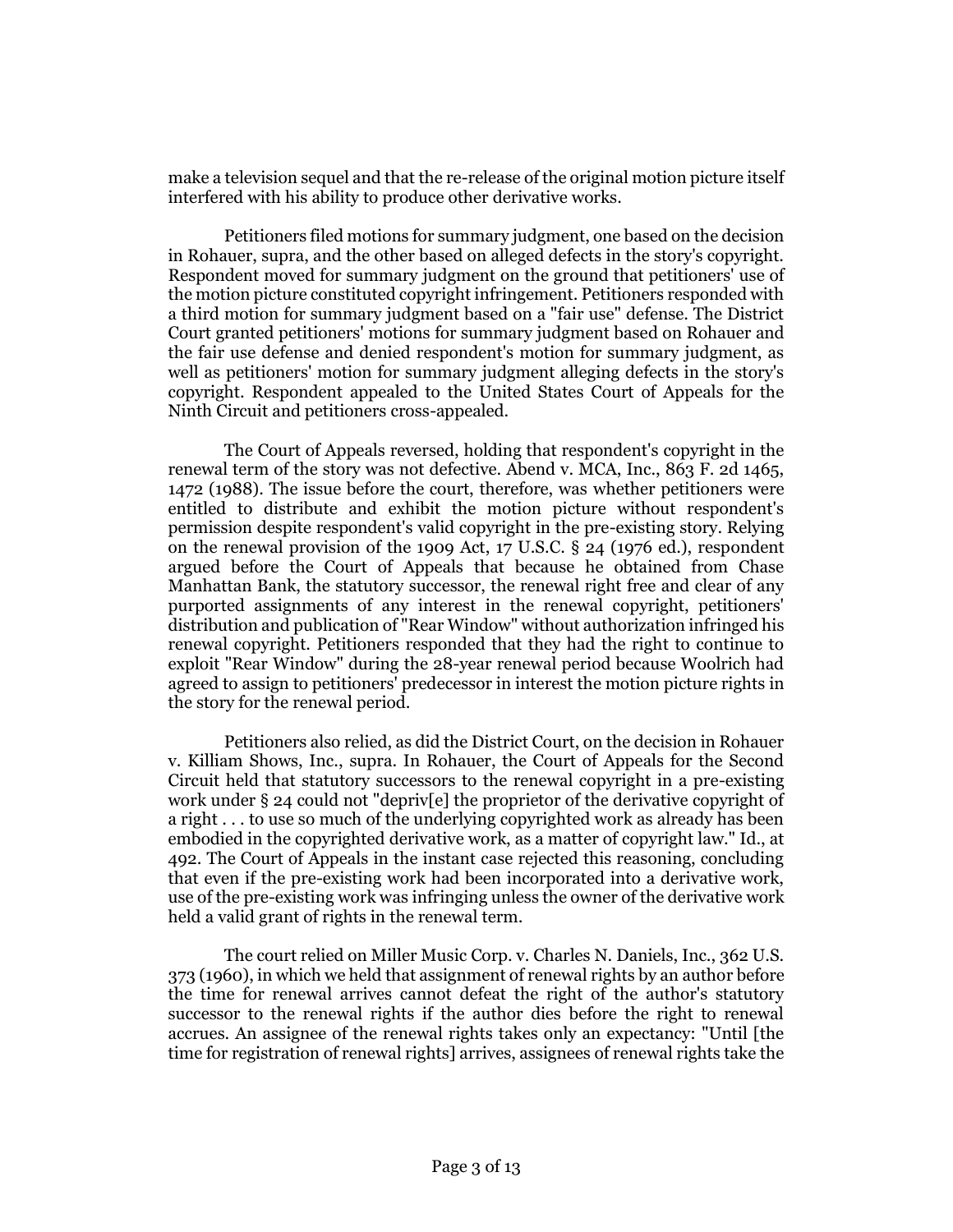risk that the rights acquired may never vest in their assignors. A purchaser of such an interest is deprived of nothing. Like all purchasers of contingent interests, he takes subject to the possibility that the contingency may not occur." Id., at 378. The Court of Appeals reasoned that "[i]f Miller Music makes assignment of the full renewal rights in the underlying copyright unenforceable when the author dies before effecting renewal of the copyright, then a fortiori, an assignment of part of the rights in the underlying work, the right to produce a movie version, must also be unenforceable if the author dies before effecting renewal of the underlying copyright." 863 F. 2d, at 1476. Finding further support in the legislative history of the 1909 Act and rejecting the Rohauer court's reliance on the equities and the termination provisions of the 1976 Act, 17 U.S.C. §§ 203(b)(1), 304(c)(6)(A) (1988 ed.), the Court of Appeals concluded that petitioners received from Woolrich only an expectancy in the renewal rights that never matured; upon Woolrich's death, Woolrich's statutory successor, Chase Manhattan Bank, became "entitled to a renewal and extension of the copyright," which Chase Manhattan secured "within one year prior to the expiration of the original term of copyright." 17 U.S.C. § 24 (1976 ed.). Chase Manhattan then assigned the existing rights in the copyright to respondent.

The Court of Appeals also addressed at length the proper remedy, an issue not relevant to the issue on which we granted certiorari. We granted certiorari to resolve the conflict between the decision in Rohauer, supra, and the decision below. 493 U.S. 807 (1989). Petitioners do not challenge the Court of Appeals' determination that respondent's copyright in the renewal term is valid, and we express no opinion regarding the Court of Appeals' decision on this point.

II

# A

Petitioners would have us read into the Copyright Act a limitation on the statutorily created rights of the owner of an underlying work. They argue in essence that the rights of the owner of the copyright in the derivative use of the pre-existing work are extinguished once it is incorporated into the derivative work, assuming the author of the pre-existing work has agreed to assign his renewal rights. Because we find no support for such a curtailment of rights in either the 1909 Act or the 1976 Act, or in the legislative history of either, we affirm the judgment of the Court of Appeals.

Petitioners and amicus Register of Copyrights assert, as the Court of Appeals assumed, that  $\S 23$  of the 1909 Act, 17 U.S.C.  $\S 24$  (1976 ed.), and the case law interpreting that provision, directly control the disposition of this case. Respondent counters that the provisions of the 1976 Act control, but that the 1976 Act re-enacted § 24 in § 304 and, therefore, the language and judicial interpretation of § 24 are relevant to our consideration of this case. Under either theory, we must look to the language of and case law interpreting § 24.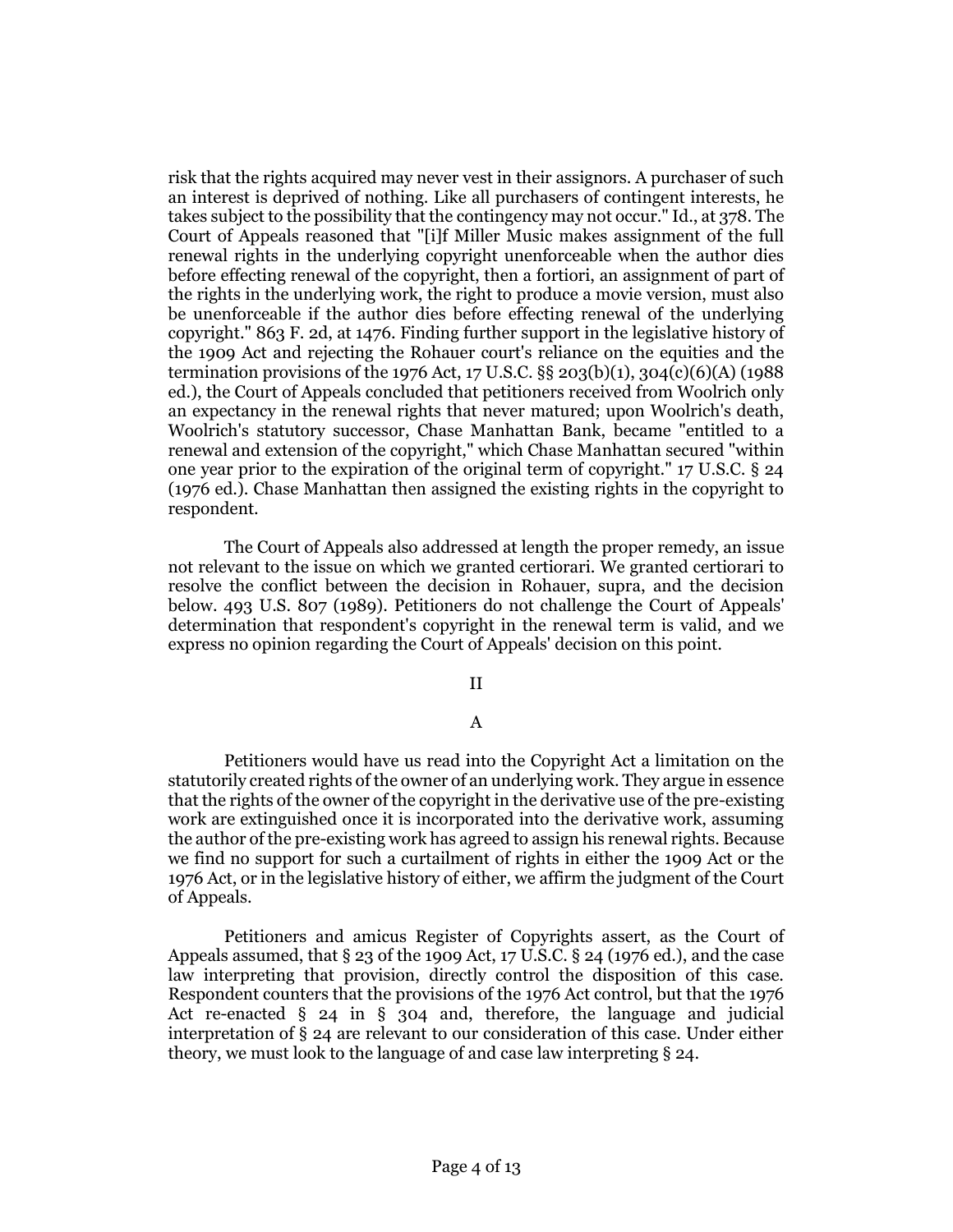The right of renewal found in § 24 provides authors a second opportunity to obtain remuneration for their works. Section 24 provides:

"[T]he author of [a copyrighted] work, if still living, or the widow, widower, or children of the author, if the author be not living, or if such author, widow, widower, or children be not living, then the author's executors, or in the absence of a will, his next of kin shall be entitled to a renewal and extension of the copyright in such work for a further term of twenty-eight years when application for such renewal and extension shall have been made to the copyright office and duly registered therein within one year prior to the expiration of the original term of copyright."

# 17 U.S.C. § 24 (1976 ed.)

Since the earliest copyright statute in this country, the copyright term of ownership has been split between an original term and a renewal term. Originally, the renewal was intended merely to serve as an extension of the original term; at the end of the original term, the renewal could be effected and claimed by the author, if living, or by the author's executors, administrators, or assigns. See Copyright Act of May 31, 1790, ch. XV, § 1, 1 Stat. 124. In 1831, Congress altered the provision so that the author could assign his contingent interest in the renewal term, but could not, through his assignment, divest the rights of his widow or children in the renewal term. See Copyright Act of February 3, 1831, ch. XVI, 4 Stat. 436; see also G. Curtis, Law of Copyright 235 (1847). The 1831 renewal provisions created "an entirely new policy, completely dissevering the title, breaking up the continuance . . . and vesting an absolutely new title eo nomine in the persons designated." White-Smith Music Publishing Co. v. Goff, 187 F. 247, 250 (CA1 1911). In this way, Congress attempted to give the author a second chance to control and benefit from his work. Congress also intended to secure to the author's family the opportunity to exploit the work if the author died before he could register for the renewal term. See Bricker, Renewal and Extension of Copyright, 29 S. Cal. L. Rev. 23, 27 (1955) ("The renewal term of copyright is the law's second chance to the author and his family to profit from his mental labors"). "The evident purpose of [the renewal provision] is to provide for the family of the author after his death. Since the author cannot assign his family's renewal rights, [it] takes the form of a compulsory bequest of the copyright to the designated persons." De Sylva v. Ballentine, 351 U.S. 570, 582 (1956). See Fred Fisher Music Co. v. M. Witmark & Sons, 318 U.S. 643, 651 (1943) (if at the end of the original copyright period, the author is not living, "his family stand[s] in more need of the only means of subsistence ordinarily left to them" (citation omitted)).

In its debates leading up to the Copyright Act of 1909, Congress elaborated upon the policy underlying a system comprised of an original term and a completely separate renewal term. See G. Ricordi & Co. v. Paramount Pictures,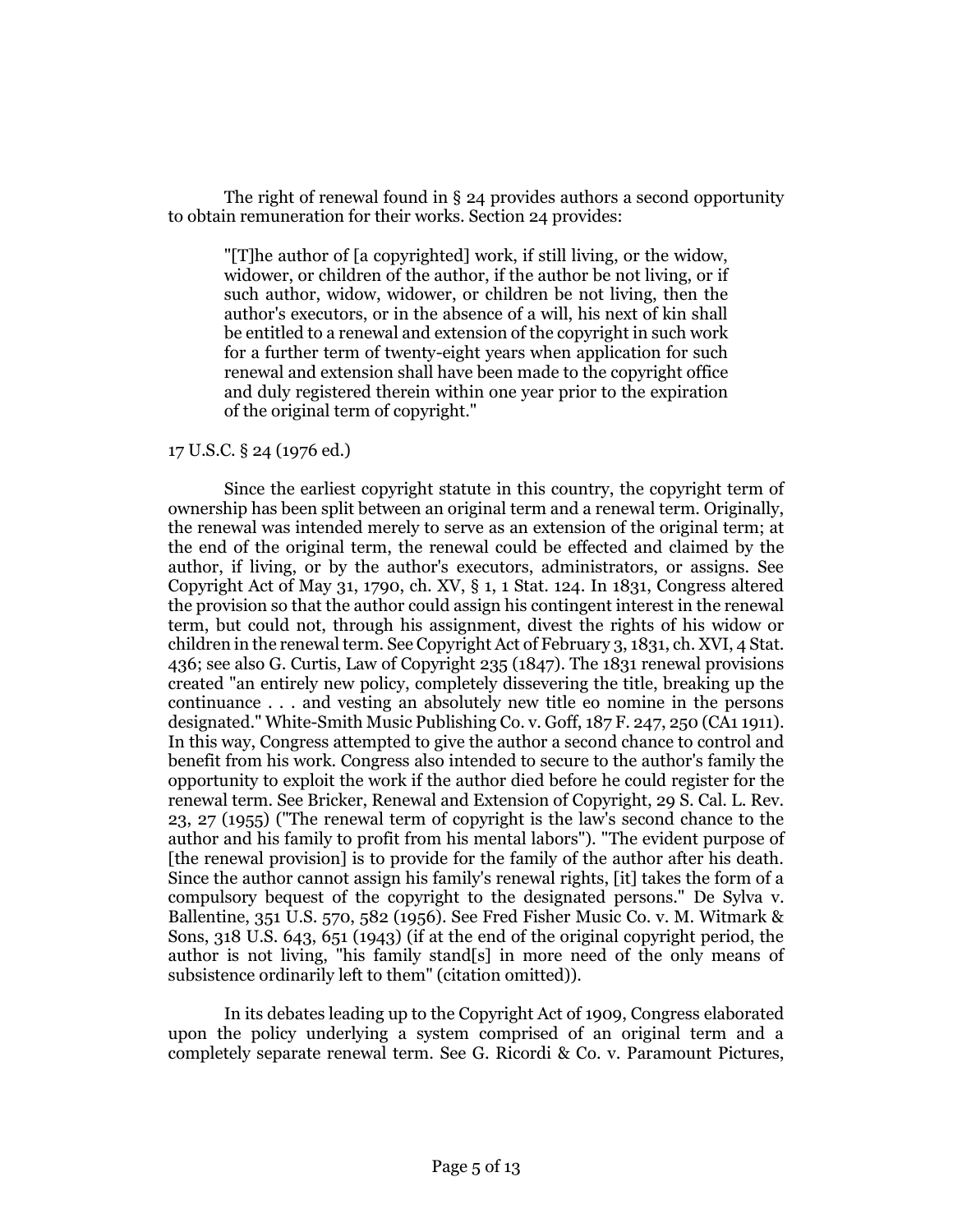Inc., 189 F. 2d 469, 471 (CA2) (the renewal right "creates a new estate, and the  $\dots$ cases which have dealt with the subject assert that the new estate is clear of all rights, interests or licenses granted under the original copyright"), cert. denied, 342 U.S. 849 (1951). "It not infrequently happens that the author sells his copyright outright to a publisher for a comparatively small sum." H.R. Rep. No. 2222, 60th Cong., 2d Sess., 14 (1909). The renewal term permits the author, originally in a poor bargaining position, to renegotiate the terms of the grant once the value of the work has been tested. "[U]nlike real property and other forms of personal property, [a copyright] is by its very nature incapable of accurate monetary evaluation prior to its exploitation." 2 M. Nimmer & D. Nimmer, Nimmer on Copyright § 9.02, p. 9-23 (1989) (hereinafter Nimmer). "If the work proves to be a great success and lives beyond the term of twenty-eight years, . . . it should be the exclusive right of the author to take the renewal term, and the law should be framed . . . so that [the author] could not be deprived of that right." H.R. Rep. No. 2222, supra, at 14. With these purposes in mind, Congress enacted the renewal provision of the Copyright Act of 1909, 17 U.S.C. § 24 (1976 ed.). With respect to works in their original or renewal term as of January 1, 1978, Congress retained the twoterm system of copyright protection in the 1976 Act. See 17 U.S.C. §§ 304(a) and (b) (1988 ed.) (incorporating language of 17 U.S.C. § 24 (1976 ed.)).

Applying these principles in Miller Music Corp. v. Charles N. Daniels, Inc., 362 U.S. 373 (1960), this Court held that when an author dies before the renewal period arrives, his executor is entitled to the renewal rights, even though the author previously assigned his renewal rights to another party. "An assignment by an author of his renewal rights made before the original copyright expires is valid against the world, if the author is alive at the commencement of the renewal period. [Fred] Fisher Co. v. [M.] Witmark & Sons, 318 U.S. 643, so holds." Id., at 375. If the author dies before that time, the "next of kin obtain the renewal copyright free of any claim founded upon an assignment made by the author in his lifetime. These results follow not because the author's assignment is invalid but because he had only an expectancy to assign; and his death, prior to the renewal period, terminates his interest in the renewal which by § 24 vests in the named classes." Ibid. The legislative history of the 1909 Act echoes this view: "The right of renewal is contingent. It does not vest until the end [of the original term]. If [the author] is alive at the time of renewal, then the original contract may pass it, but his widow or children or other persons entitled would not be bound by that contract." 5 Legislative History of the 1909 Copyright Act, Part K, p. 77 (E. Brylawski & A. Goldman eds. 1976) (statement of Mr. Hale).<sup>2</sup> Thus, the renewal provisions were intended to give the author a second chance to obtain fair remuneration for his

 $\overline{a}$ 

<sup>2</sup> Neither Miller Music nor Fred Fisher decided the question of when the renewal rights vest, i.e., whether the renewal rights vest upon commencement of the registration period, registration, or the date on which the original term expires and the renewal term begins. We have no occasion to address the issue here.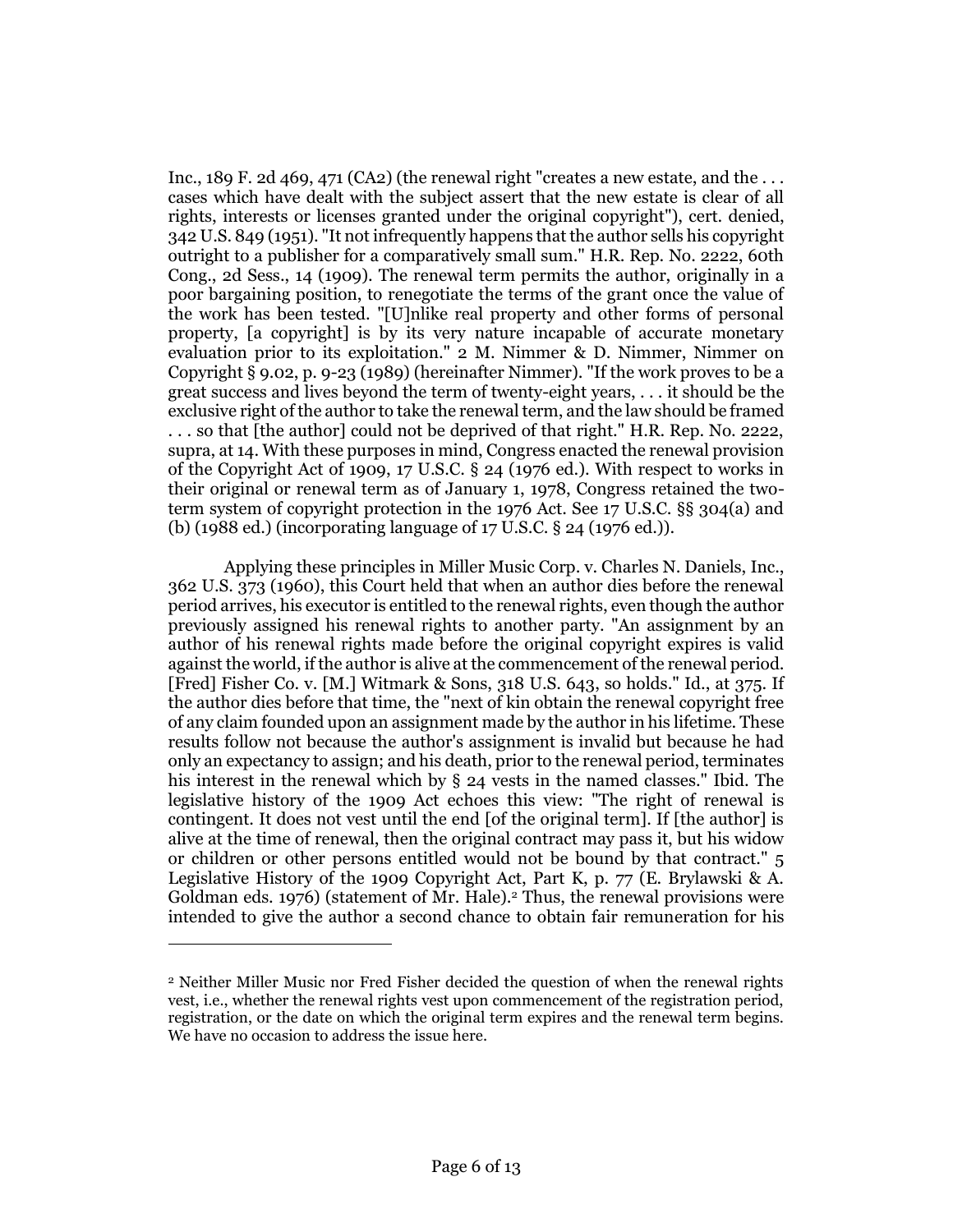creative efforts and to provide the author's family a "new estate" if the author died before the renewal period arrived.

An author holds a bundle of exclusive rights in the copyrighted work, among them the right to copy and the right to incorporate the work into derivative works.<sup>3</sup> By assigning the renewal copyright in the work without limitation, as in Miller Music, the author assigns all of these rights. After Miller Music, if the author dies before the commencement of the renewal period, the assignee holds nothing. If the assignee of all of the renewal rights holds nothing upon the death of the assignor before arrival of the renewal period, then, a fortiori, the assignee of a portion of the renewal rights, e.g., the right to produce a derivative work, must also hold nothing. See also Brief for Register of Copyrights as Amicus Curiae 22 ("[A]ny assignment of renewal rights made during the original term is void if the author dies before the renewal period"). Therefore, if the author dies before the renewal, period, then the assignee may continue to use the original work only if the author's successor transfers the renewal rights to the assignee. This is the rule adopted by the Court of Appeals below and advocated by the Register of Copyrights. See 863 F. 2d, at 1478; Brief for Register of Copyrights as Amicus Curiae 22. Application of this rule to this case should end the inquiry. Woolrich died before the commencement of the renewal period in the story, and, therefore, petitioners hold only an unfulfilled expectancy. Petitioners have been "deprived of nothing. Like all purchasers of contingent interests, [they took] subject to the possibility that the contingency may not occur." Miller Music, supra, at 378.

### B

The reason that our inquiry does not end here, and that we granted certiorari, is that the Court of Appeals for the Second Circuit reached a contrary result in Rohauer v. Killiam Shows, Inc., 551 F. 2d 484 (1977). Petitioners' theory is drawn largely from Rohauer. The Court of Appeals in Rohauer attempted to craft a "proper reconciliation" between the owner of the pre-existing work, who held the

 $\overline{a}$ 

<sup>3</sup> Title 17 U.S.C. § 106 (1988 ed.) codifies the various rights a copyright holder possesses: "[T]he owner of copyright under this title has the exclusive rights to do and to authorize any of the following:

<sup>&</sup>quot;(1) to reproduce the copyrighted work in copies or phonorecords;

<sup>&</sup>quot;(2) to prepare derivative works based upon the copyrighted work;

<sup>&</sup>quot;(3) to distribute copies or phonorecords of the copyrighted work to the public by sale or other transfer of ownership, or by rental, lease, or lending;

<sup>&</sup>quot;(4) in the case of literary, musical, dramatic, and choreoraphic works, pantamimes, and motion pictures and other audiovisual works, to perform the copyrighted work publicly; and

 $\Gamma(5)$  in the case of literary, musical, dramatic, and choreographic works, pantomimes, and pictorial, graphic, or sculptural works, including the individual images of a motion picture or other audiovisual work, to display the copyrighted work publicly."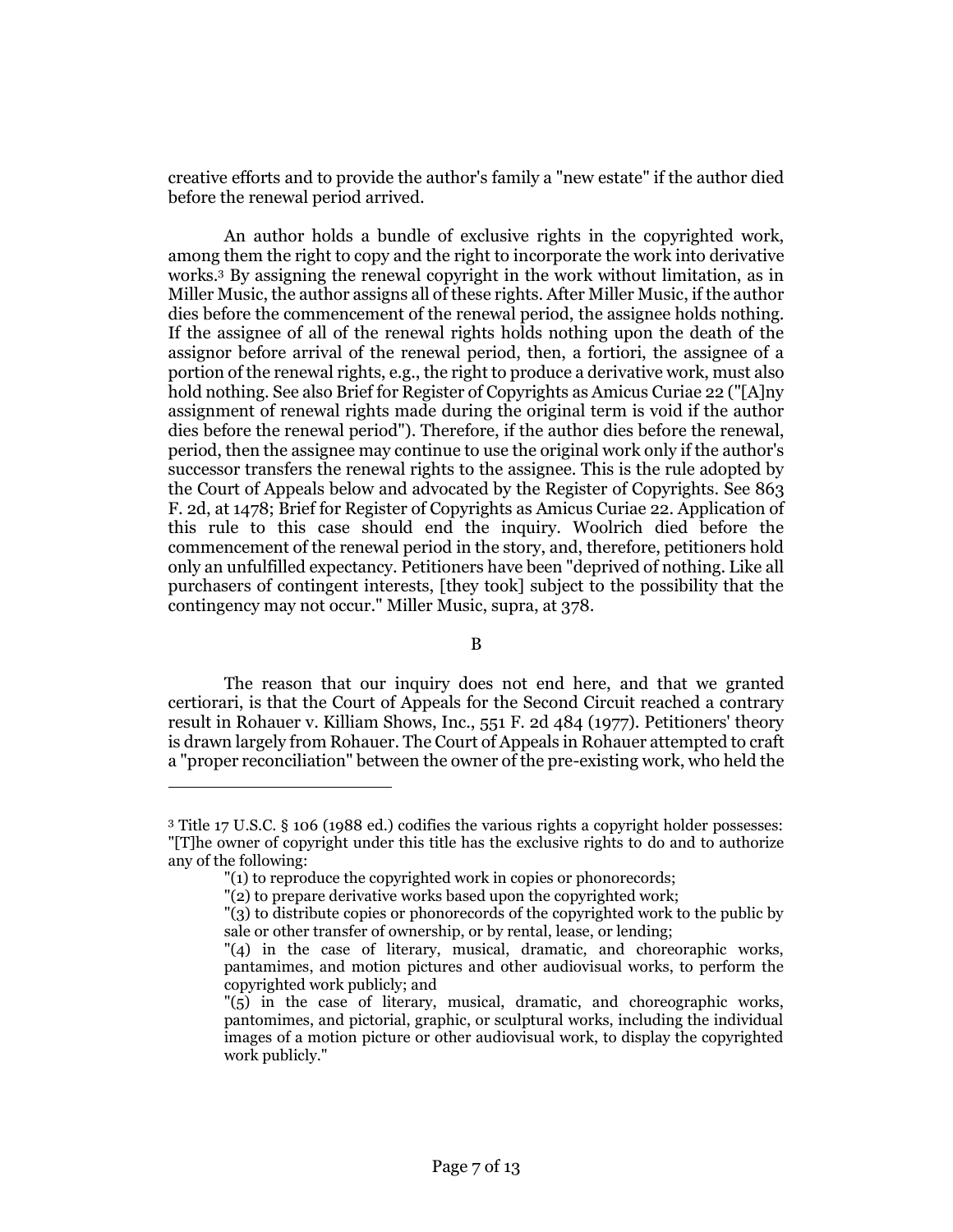right to the work pursuant to Miller Music, and the owner of the derivative work, who had a great deal to lose if the work could not be published or distributed. 551 F. 2d, at 490. Addressing a case factually similar to this case, the court concluded that even if the death of the author caused the renewal rights in the pre-existing work to revert to the statutory successor, the owner of the derivative work could continue to exploit that work. The court reasoned that the 1976 Act and the relevant precedents did not preclude such a result and that it was necessitated by a balancing of the equities:

"[T]he equities lie preponderantly in favor of the proprietor of the derivative copyright. In contrast to the situation where an assignee or licensee has done nothing more than print, publicize and distribute a copyrighted story or novel, a person who with the consent of the author has created an opera or a motion picture film will often have made contributions literary, musical and economic, as great as or greater than the original author. . . . [T]he purchaser of derivative rights has no truly effective way to protect himself against the eventuality of the author's death before the renewal period since there is no way of telling who will be the surviving widow, children or next of kin or the executor until that date arrives."

# Id., at 493.

The Court of Appeals for the Second Circuit thereby shifted the focus from the right to use the pre-existing work in a derivative work to a right inhering in the created derivative work itself. By rendering the renewal right to use the original work irrelevant, the court created an exception to our ruling in Miller Music and, as petitioners concede, created an "intrusion" on the statutorily created rights of the owner of the pre-existing work in the renewal term. Brief for Petitioners 33.

Though petitioners do not, indeed could not, argue that its language expressly supports the theory they draw from Rohauer, they implicitly rely on § 6 of the 1909 Act, 17 U.S.C. § 7 (1976 ed.), which states that "dramatizations  $\dots$  of copyrighted works when produced with the consent of the proprietor of the copyright in such works . . . shall be regarded as new works subject to copyright under the provisions of this title." Petitioners maintain that the creation of the "new," i.e., derivative, work extinguishes any right the owner of rights in the preexisting work might have had to sue for infringement that occurs during the renewal term.

We think, as stated in Nimmer, that "[t]his conclusion is neither warranted by any express provision of the Copyright Act, nor by the rationale as to the scope of protection achieved in a derivative work. It is moreover contrary to the axiomatic copyright principle that a person may exploit only such copyrighted literary material as he either owns or is licensed to use." 1 Nimmer § 3.07[A], pp. 3-23 to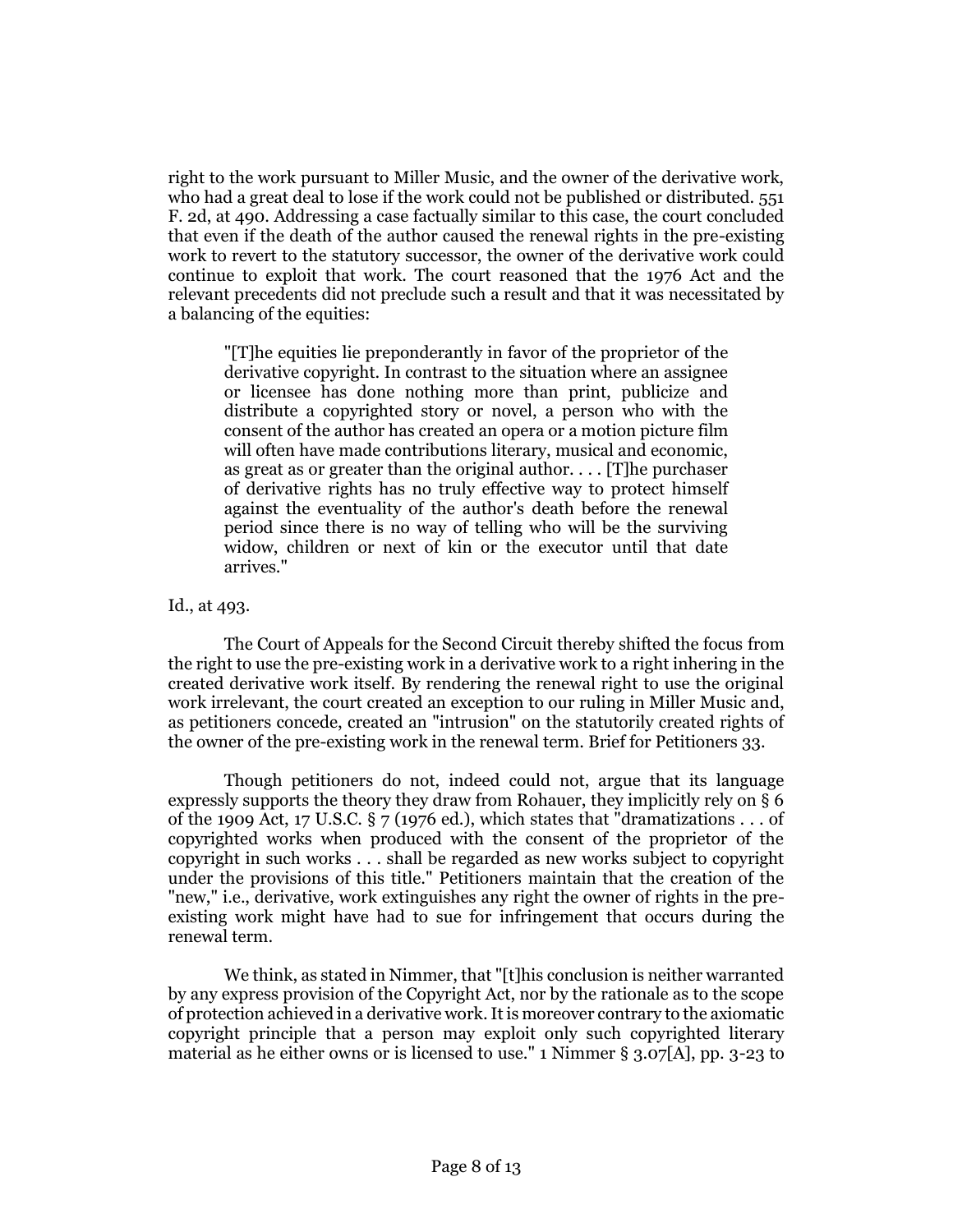3-24 (footnotes omitted). The aspects of a derivative work added by the derivative author are that author's property, but the element drawn from the pre-existing work remains on grant from the owner of the pre-existing work. See Russell v. Price, 612 F. 2d 1123, 1128 (CA9 1979) (reaffirming "well-established doctrine that a derivative copyright protects only the new material contained in the derivative work, not the matter derived from the underlying work"), cert. denied, 446 U.S. 952 (1980); see also Harper & Row, Publishers, Inc. v. Nation Enterprises, 471 U.S. 539, 547 (1985) ("The copyright is limited to those aspects of the work--termed 'expression'--that display the stamp of the author's originality"). So long as the preexisting work remains out of the public domain, its use is infringing if one who employs the work does not have a valid license or assignment for use of the preexisting work. Russell v. Price, supra, at 1128 ("[E]stablished doctrine prevents unauthorized copying or other infringing use of the underlying work or any part of that work contained in the derivative product so long as the underlying work itself remains copyrighted"). It is irrelevant whether the pre-existing work is inseparably intertwined with the derivative work. See Gilliam v. American Broadcasting Cos., 538 F. 2d 14, 20 (CA2 1976) ("[C]opyright in the underlying script survives intact despite the incorporation of that work into a derivative work"). Indeed, the plain language of § 7 supports the view that the full force of the copyright in the preexisting work is preserved despite incorporation into the derivative work. See 17 U.S.C. § 7 (1976 ed.) (publication of the derivative work "shall not affect the force or validity of any subsisting copyright upon the matter employed"); see also 17 U.S.C. § 3 (1976 ed.) (copyright protection of a work extends to "all matter therein in which copyright is already subsisting, but without extending the duration or scope of such copyright"). This well-settled rule also was made explicit in the 1976 Act:

"The copyright in a compilation or derivative work extends only to the material contributed by the author of such work, as distinguished from the preexisting material employed in the work, and does not imply any exclusive right in the preexisting material. The copyright in such work is independent of, and does not affect or enlarge the scope, duration, ownership, or subsistence of, any copyright protection in the pre-existing material."

17 U.S.C. § 103(b) (1988 ed.). See also B. Ringer, Renewal of Copyright (1960), reprinted as Copyright Law Revision Study No. 31, prepared for the Senate Committee on the Judiciary, 86th Cong., 2d. Sess, 169-170 (1961) ("[O]n the basis of judicial authority, legislative history, and the opinions of the commentators, . . . someone cannot avoid his obligations to the owner of a renewal copyright merely because he created and copyrighted a 'new version' under a license or assignment which terminated at the end of the first term") (footnotes omitted).

Properly conceding there is no explicit support for their theory in the 1909 Act, its legislative history, or the case law, petitioners contend, as did the court in Rohauer, that the termination provisions of the 1976 Act, while not controlling,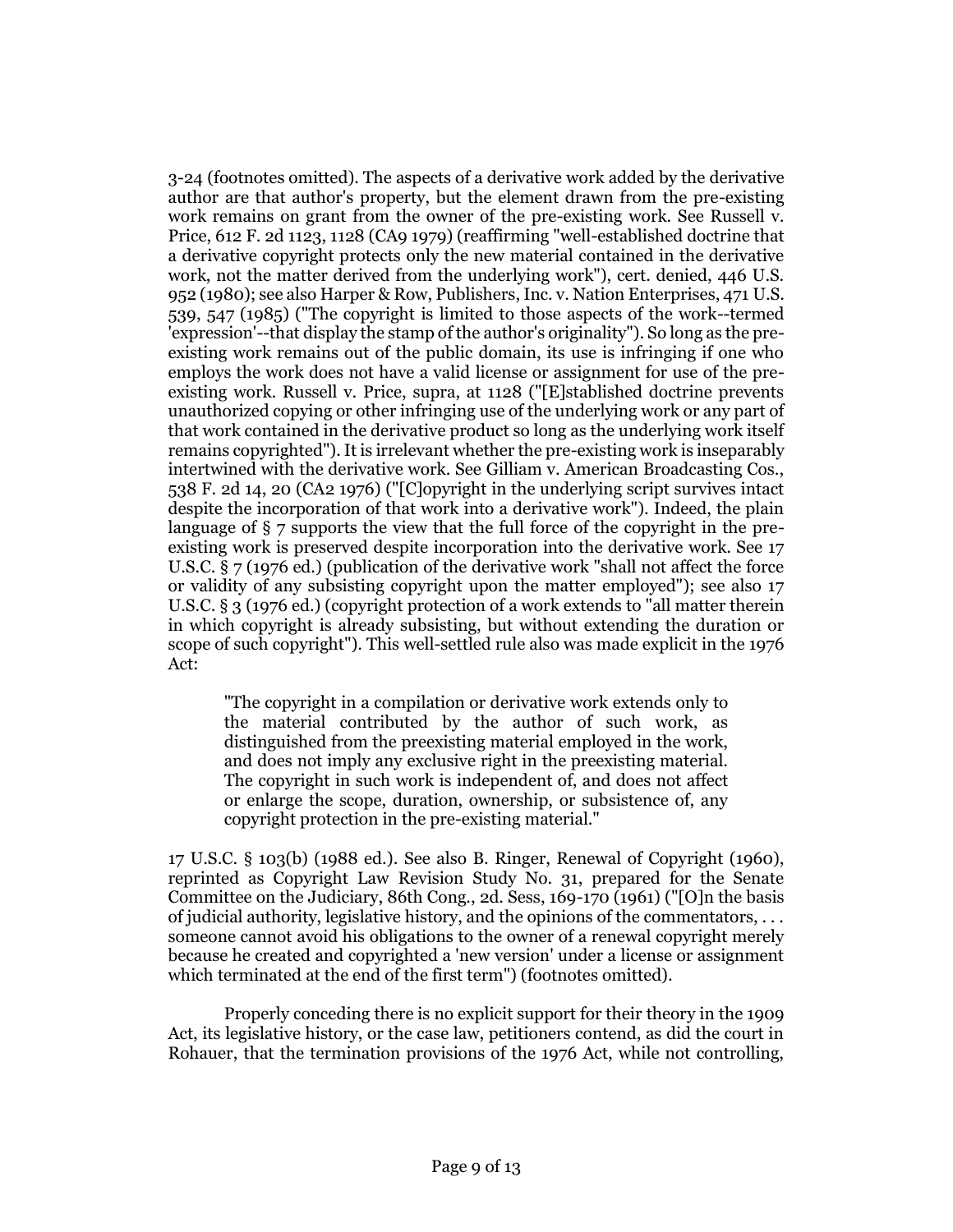support their theory of the case. For works existing in their original or renewal terms as of January 1, 1978, the 1976 Act added 19 years to the 1909 Act's provision of 28 years of initial copyright protection and 28 years of renewal protection. See 17 U.S.C. §§ 304(a) and (b) (1988 ed.). For those works, the author has the power to terminate the grant of rights at the end of the renewal term and, therefore, to gain the benefit of that additional 19 years of protection. See § 304(c). In effect, the 1976 Act provides a third opportunity for the author to benefit from a work in its original or renewal term as of January 1, 1978. Congress, however, created one exception to the author's right to terminate: The author may not, at the end of the renewal term, terminate the right to use a derivative work for which the owner of the derivative work has held valid rights in the original and renewal terms. See §  $304(c)(6)(A)$ . The author, however, may terminate the right to create new derivative works. Ibid. For example, if petitioners held a valid copyright in the story throughout the original and renewal terms, and the renewal term in "Rear Window" were about to expire, petitioners could continue to distribute the motion picture even if respondent terminated the grant of rights, but could not create a new motion picture version of the story. Both the court in Rohauer and petitioners infer from this exception to the right to terminate an intent by Congress to prevent authors of pre-existing works from blocking distribution of derivative works. In other words, because Congress decided not to permit authors to exercise a third opportunity to benefit from a work incorporated into a derivative work, the Act expresses a general policy of undermining the author's second opportunity. We disagree.

The process of compromise between competing special interests leading to the enactment of the 1976 Act undermines any such attempt to draw an overarching policy out of  $\S$  304(c)(6)(A), which only prevents termination with respect to works in their original or renewal copyright terms as of January 1, 1978, and only at the end of the renewal period. See Ringer, First Thoughts on the Copyright Act of 1976, 13 Copyright 187, 188-189 (1977) (each provision of 1976 Act was drafted through series of compromises between interested parties). More specifically, § 304(c)

"was part of a compromise package involving the controversial and intertwined issues of initial ownership, duration of copyright, and reversion of rights. The Register, convinced that the opposition . . . would scuttle the proposed legislation, drafted a number of alternative proposals. . . .

"Finally, the Copyright Office succeeded in urging negotiations among representatives of authors, composers, book and music publishers, and motion picture studios that produced a compromise on the substance and language of several provisions.

. . . . "Because the controversy surrounding the provisions disappeared once the parties reached a compromise, however,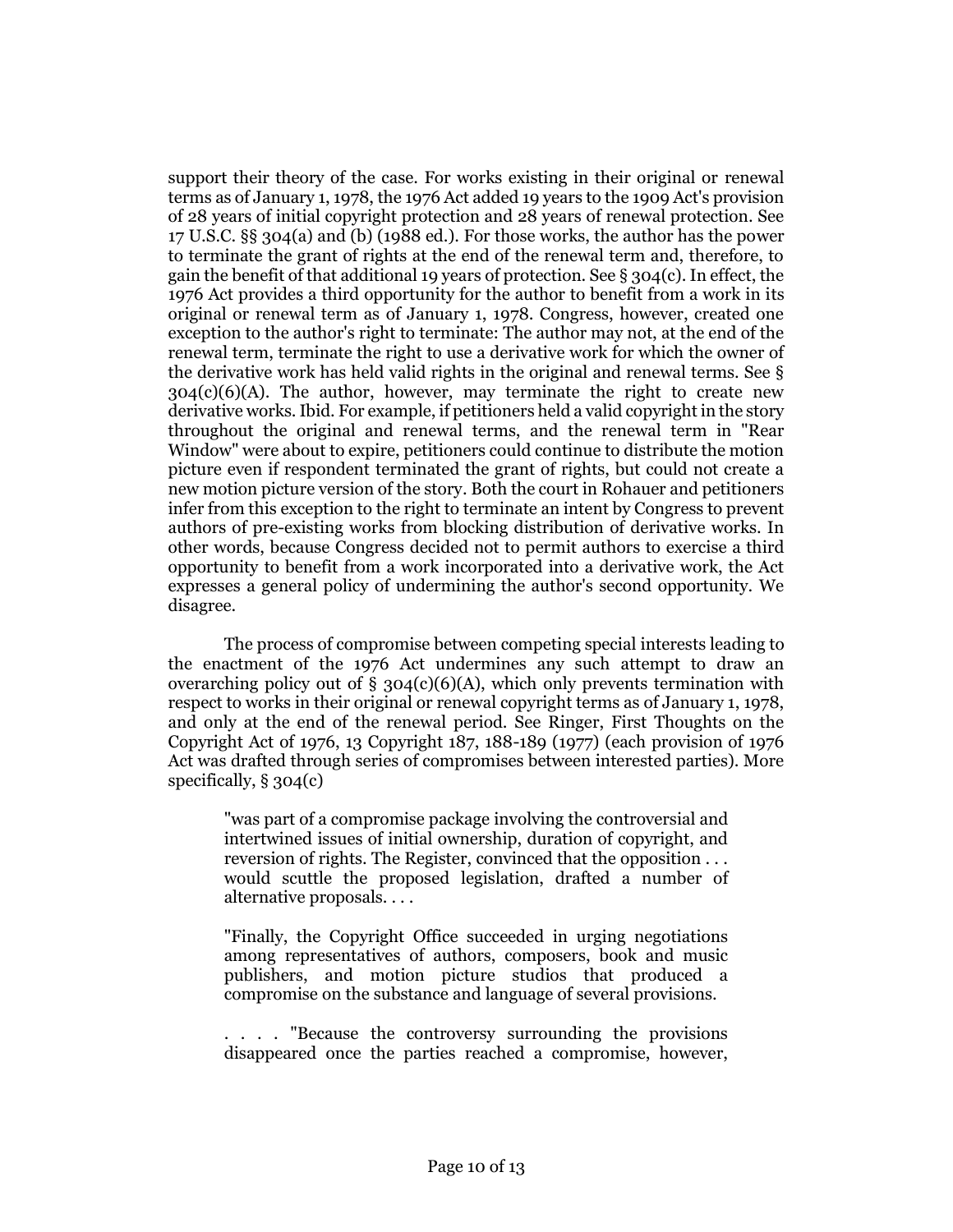Congress gave the provisions little or no detailed consideration. . . . Thus, there is no evidence whatsoever of what members of Congress believed the language to mean."

Litman, Copyright, Compromise, and Legislative History, 72 Cornell L. Rev. 857, 865-868 (1987) (footnotes omitted).

In fact, if the 1976 Act's termination provisions provide any guidance at all in this case, they tilt against petitioners' theory. The plain language of the termination provision itself indicates that Congress assumed that the owner of the pre-existing work possessed the right to sue for infringement even after incorporation of the pre-existing work in the derivative work.

"A derivative work prepared under authority of the grant before its termination may continue to be utilized under the terms of the grant after its termination, but this privilege does not extend to the preparation after the termination of other derivative works based upon the copyrighted work covered by the terminated grant."  $\S 304(c)(6)(A)$  (emphasis added).

Congress would not have stated explicitly in  $\S 304(c)(6)(A)$  that, at the end of the renewal term, the owner of the rights in the pre-existing work may not terminate use rights in existing derivative works unless Congress had assumed that the owner continued to hold the right to sue for infringement even after incorporation of the pre-existing work into the derivative work. Cf. Mills Music, Inc. v. Snyder, 469 U.S. 153, 164 (1985) (§ 304(c)(6)(A) "carves out an exception from the reversion of rights that takes place when an author exercises his right to termination").

Accordingly, we conclude that neither the 1909 Act nor the 1976 Act provides support for the theory set forth in Rohauer. And even if the theory found some support in the statute or the legislative history, the approach set forth in Rohauer is problematic. Petitioners characterize the result in Rohauer as a brightline "rule." The Court of Appeals in Rohauer, however, expressly implemented policy considerations as a means of reconciling what it viewed as the competing interests in that case. See 551 F. 2d, at 493-494. While the result in Rohauer might make some sense in some contexts, it makes no sense in others. In the case of a condensed book, for example, the contribution by the derivative author may be little, while the contribution by the original author is great. Yet, under the Rohauer "rule," publication of the condensed book would not infringe the pre-existing work even though the derivative author has no license or valid grant of rights in the preexisting work. See Brief for Committee for Literary Property Studies as Amicus Curiae 29-31; see also Brief for Songwriters Guild of America as Amicus Curiae 11- 12 (policy reasons set forth in Rohauer make little sense when applied to musical compositions). Thus, even if the Rohauer "rule" made sense in terms of policy in that case, it makes little sense when it is applied across the derivative works spectrum. Indeed, in the view of the commentators, Rohauer did not announce a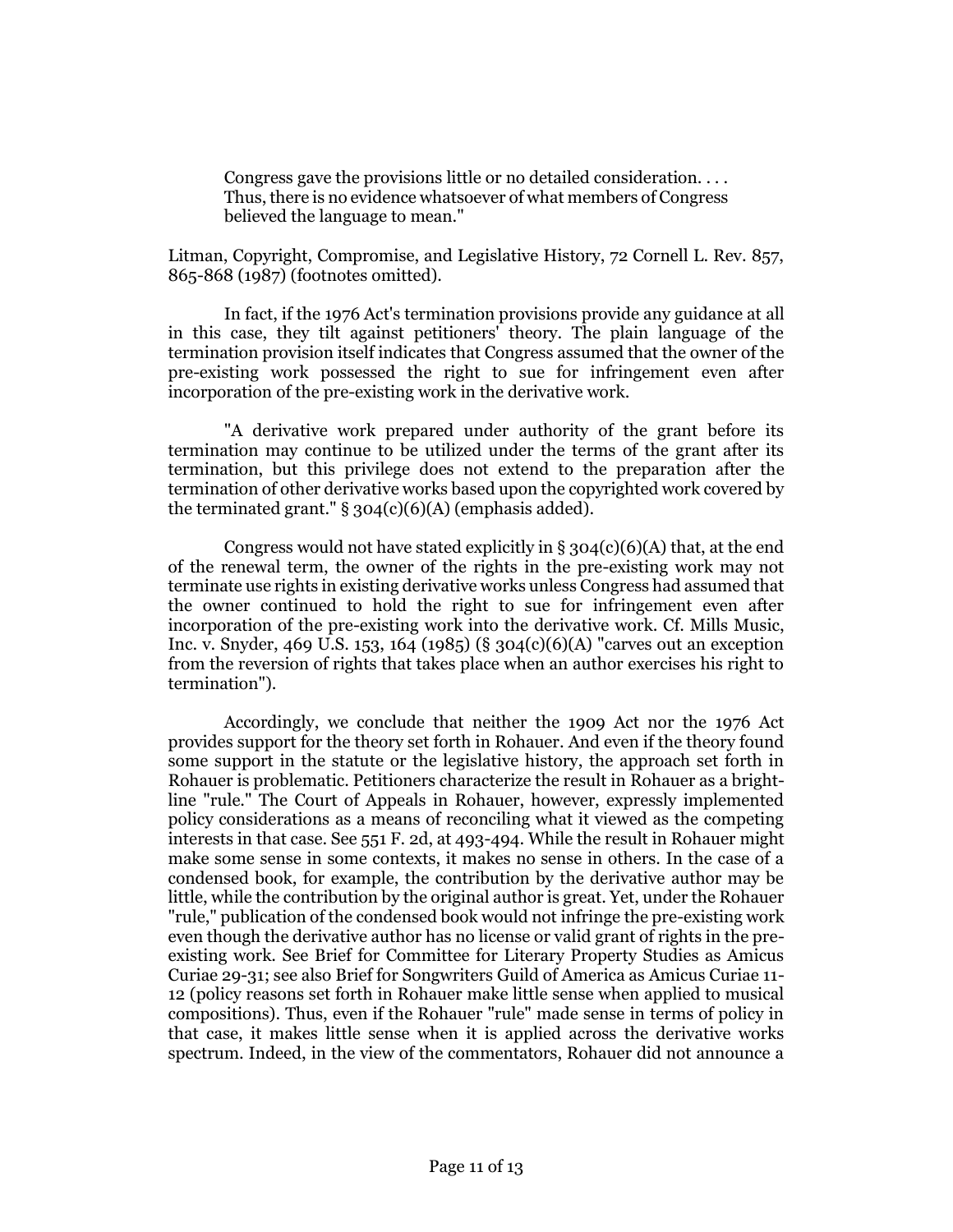"rule," but rather an "interest-balancing approach." See Jaszi, When Works Collide: Derivative Motion Pictures, Underlying Rights, and the Public Interest, 28 UCLA L. Rev. 715, 758-761 (1981); Note, Derivative Copyright and the 1909 Act-- New Clarity or Confusion?, 44 Brooklyn L. Rev. 905, 926-927 (1978).

Finally, petitioners urge us to consider the policies underlying the Copyright Act. They argue that the rule announced by the Court of Appeals will undermine one of the policies of the Act--the dissemination of creative works--by leading to many fewer works reaching the public. Amicus Columbia Pictures asserts that "[s]ome owners of underlying work renewal copyrights may refuse to negotiate, preferring instead to retire their copyrighted works, and all derivative works based thereon, from public use. Others may make demands--like respondent's demand for 50% of petitioners' future gross proceeds in excess of advertising expenses . . .--which are so exorbitant that a negotiated economic accommodation will be impossible." Brief for Columbia Pictures et al. as Amici Curiae 21. These arguments are better addressed by Congress than the courts.

In any event, the complaint that respondent's monetary request in this case is so high as to preclude agreement fails to acknowledge that an initially high asking price does not preclude bargaining. Presumably, respondent is asking for a share in the proceeds because he wants to profit from the distribution of the work, not because he seeks suppression of it.

Moreover, although dissemination of creative works is a goal of the Copyright Act, the Act creates a balance between the artist's right to control the work during the term of the copyright protection and the public's need for access to creative works. The copyright term is limited so that the public will not be permanently deprived of the fruits of an artist's labors. See Sony Corp. of America v. Universal City Studios, Inc., 464 U.S. 417, 429 (1984) (the limited monopoly conferred by the Copyright Act "is intended to motivate creative activity of authors and inventors by the provision of a special reward, and to allow the public access to the products of their genius after the limited period of exclusive control has expired"). But nothing in the copyright statutes would prevent an author from hoarding all of his works during the term of the copyright. In fact, this Court has held that a copyright owner has the capacity arbitrarily to refuse to license one who seeks to exploit the work. See Fox Film Corp. v. Doyal, 286 U.S. 123, 127 (1932).

The limited monopoly granted to the artist is intended to provide the necessary bargaining capital to garner a fair price for the value of the works passing into public use. See Harper & Row, Publishers, Inc. v. National Enterprises, 471 U.S., at 546 ("The rights conferred by copyright are designed to assure contributors to the store of knowledge a fair return for their labors"); Register of Copyrights, Copyright Law Revision, 87th Cong., 1st Sess., 6 (Comm. Print 1961) ("While some limitations and conditions on copyright are essential in the public interest, they should not be so burdensome and strict as to deprive authors of their just reward. . . . [T]heir rights should be broad enough to give them a fair share of the revenue